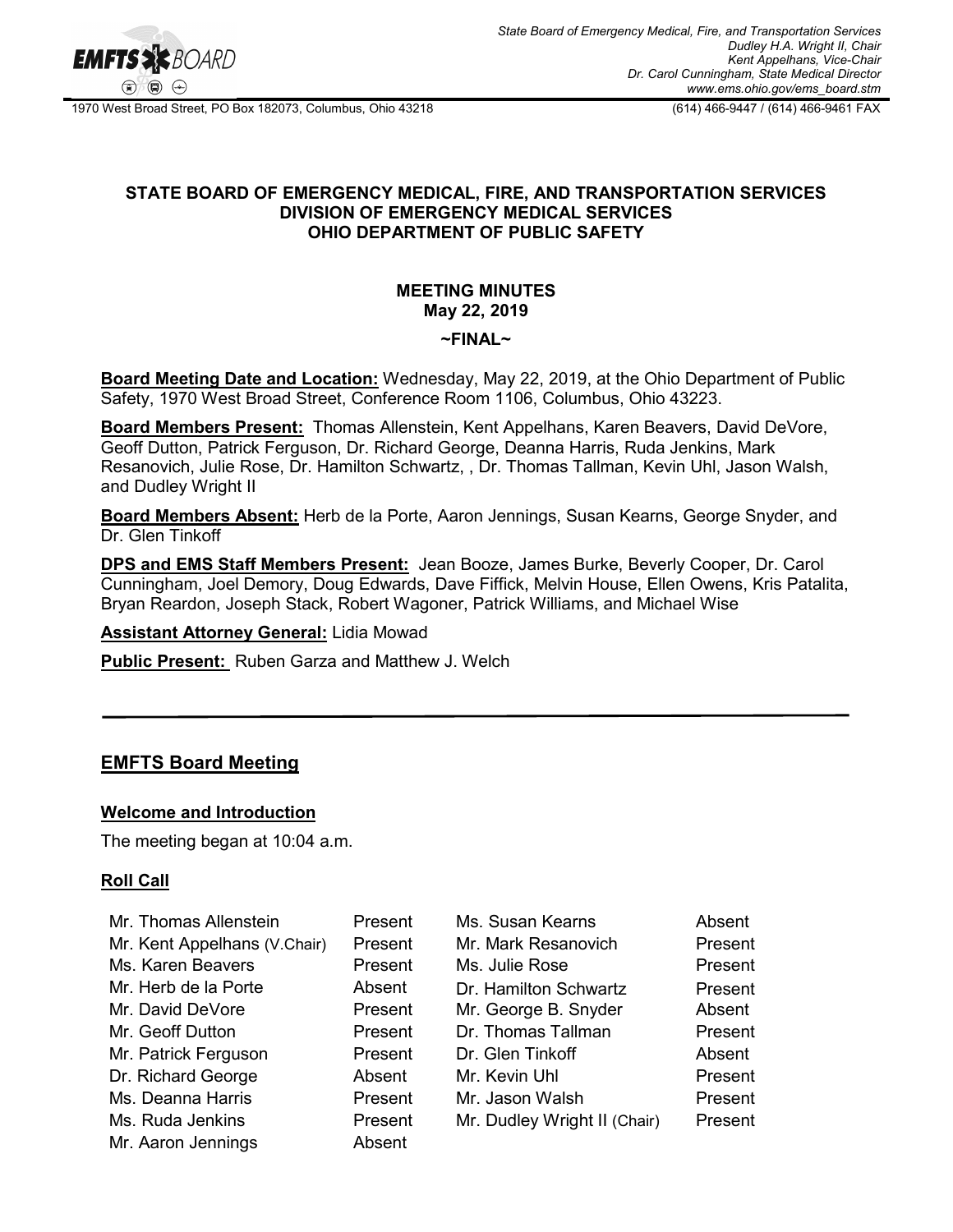## **Open Forum**

Mr. Wright inquired if there were any guests who would like to address the Board. There was none.

Dr. George entered the meeting room shortly after roll call.

### **Consent Agenda**

Mr. Wright requested a motion to approve the Consent Agenda items that were distributed prior to the meeting including the Certificates of Accreditation, with the removal of Vanguard Sentinel Career & Technology Center, which had been approved at a prior meeting.

*ACTION: Motion to approve the Consent Agenda items that were distributed prior to the meeting including Certificates of Accreditation, with the removal of Vanguard Sentinel Career & Technology Center.* Mr. Allenstein – First. Ms. Harris – Second. None opposed. None abstained. Motion approved.

### **Summary Suspensions**

Mr. Wright introduced himself as the Chair of the State Board of Emergency Medical, Fire, and Transportation Services. The proceedings were called to order at 10:06 a.m. on May 22, 2019 at the Ohio Department of Public Safety, 1970 West Broad Street, Columbus, Ohio 43223.

## **Roll Call**

| Mr. Thomas Allenstein        | Present | Ms. Susan Kearns             | Absent  |
|------------------------------|---------|------------------------------|---------|
| Mr. Kent Appelhans (V.Chair) | Present | Mr. Mark Resanovich          | Present |
| Ms. Karen Beavers            | Present | Ms. Julie Rose               | Present |
| Mr. Herb de la Porte         | Absent  | Dr. Hamilton Schwartz        | Present |
| Mr. David DeVore             | Present | Mr. George B. Snyder         | Absent  |
| Mr. Geoff Dutton             | Present | Dr. Thomas Tallman           | Present |
| Mr. Patrick Ferguson         | Present | Dr. Glen Tinkoff             | Absent  |
| Dr. Richard George           | Present | Mr. Kevin Uhl                | Present |
| Ms. Deanna Harris            | Present | Mr. Jason Walsh              | Present |
| Ms. Ruda Jenkins             | Present | Mr. Dudley Wright II (Chair) | Present |
| Mr. Aaron Jennings           | Absent  |                              |         |

It was noted for the record that a majority of the members of the Board were present. The Board deliberated on two reports and recommendations:

#### **Reports and Recommendations**

- *EMS Case No. 2018-263-BE100, Matthew J. Welch, Certificate No. 103287*
- *EMS Case No. 2018-482-BE100, Gregory E. Echelberry, Certificate No. 148896*

Mr. Wright recognized Assistant Attorney General (AAG) Lidia Mowad for the purpose of providing brief synopses of the cases and recommendations for disciplinary action.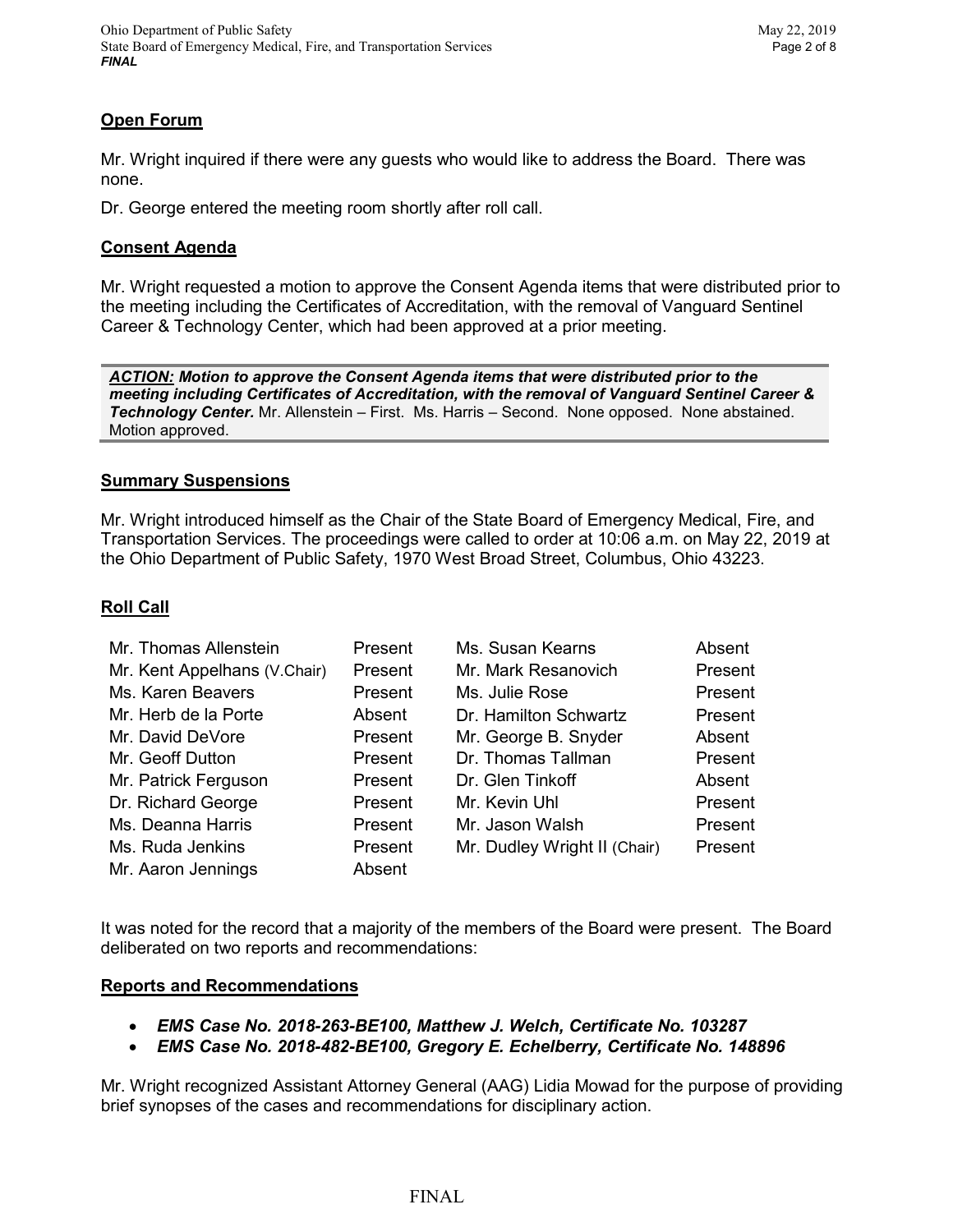### *EMS Reports and Recommendations*

- *EMS Case No. 2018-263-BE100, Matthew J. Welch, Certificate No. 103287* Mr. Welch was certified and practicing as an emergency medical technician (EMT). The Division proposed to revoke all of his certificates due to Mr. Welch pleading guilty to and being convicted of Grand Theft, a fourth degree felony. The conviction stemmed from Mr. Welch stealing more than \$17,000 from the local school district's athletics booster organization where he served as the treasurer. Mr. Welch requested a hearing for the action on his certificates and that hearing took place on February 22, 2019. All of the exhibits from that hearing have been provided to the Board for review. The Hearing Officer recommended revocation of Mr. Welch's EMT certificate.
- *EMS Case No. 2018-482-BE100, Gregory E. Echelberry, Certificate No. 148896* Mr. Echelberry was certified as a paramedic and had actively serving as a paramedic in Massillon, Ohio. The Division proposed to summarily suspend his certificates due to Mr. Echelberry entering a guilty plea to Attempted Unlawful Sexual Conduct with a Minor, a fourth degree felony and his status as a Tier II Sex Offender and Child Offender. Mr. Echelberry requested a hearing, which occurred on February 8, 2019. All of the exhibits from that hearing have been provided to the Board for review. The Hearing Officer recommended that the summary suspension be confirmed.

Mr. Wright inquired if Mr. Welch or his attorney were present. Mr. Welch was present and was allotted two minutes to address the Board. Mr. Welch addressed the Board regarding his case and explained that he had made some poor decisions a year ago that adversely effected his job, marriage, and family. Mr. Welch advised that after pleading guilty, he realized that he needed to make changes in his life. He has voluntarily entered into counseling to make himself a better person. He is working to repair relationships with his wife and children. He stated he understands the mistakes he has made. He further advised that he serves in a small community with a volunteer department and has served for 20 years. He believes he can still be a benefit to the community. Mr. Welch said that he is aware that many departments are hurting for volunteers. He received a letter of recommendation from his fire department's chief who has said he would have no problems keeping him on as a member of the Archbold Fire Department.

Mr. Wright inquired if Mr. Echelberry or his attorney were present. No one came forward.

Ms. Mowad was given an opportunity to respond to Mr. Welch's statement. Ms. Mowad responded by listing a number of the conditions of Mr. Welch's conviction and sentencing to underscore the seriousness of his conviction. Ms. Mowad also stated that Mr. Welch has not yet earned back the trust of his community, so she asked the Board to strongly consider the actions that led to his conviction and to affirm the hearing examiner's recommendation.

## **EMS Goldmans**

These proceedings will be held before the Board pursuant to Goldman v. State Medical Board of Ohio where the respondents did not properly request a hearing in the cases. The individuals named did not have the ability to present written or oral testimony; however, they may be present to hear the proceedings and outcomes.

All Board members received the sworn affidavits and accompanying exhibits for the Goldman proceedings from the EMS investigators. The affidavits contained the evidence and testimony upon which was deliberated.

There were three adjudications. The proceedings were in the matters of: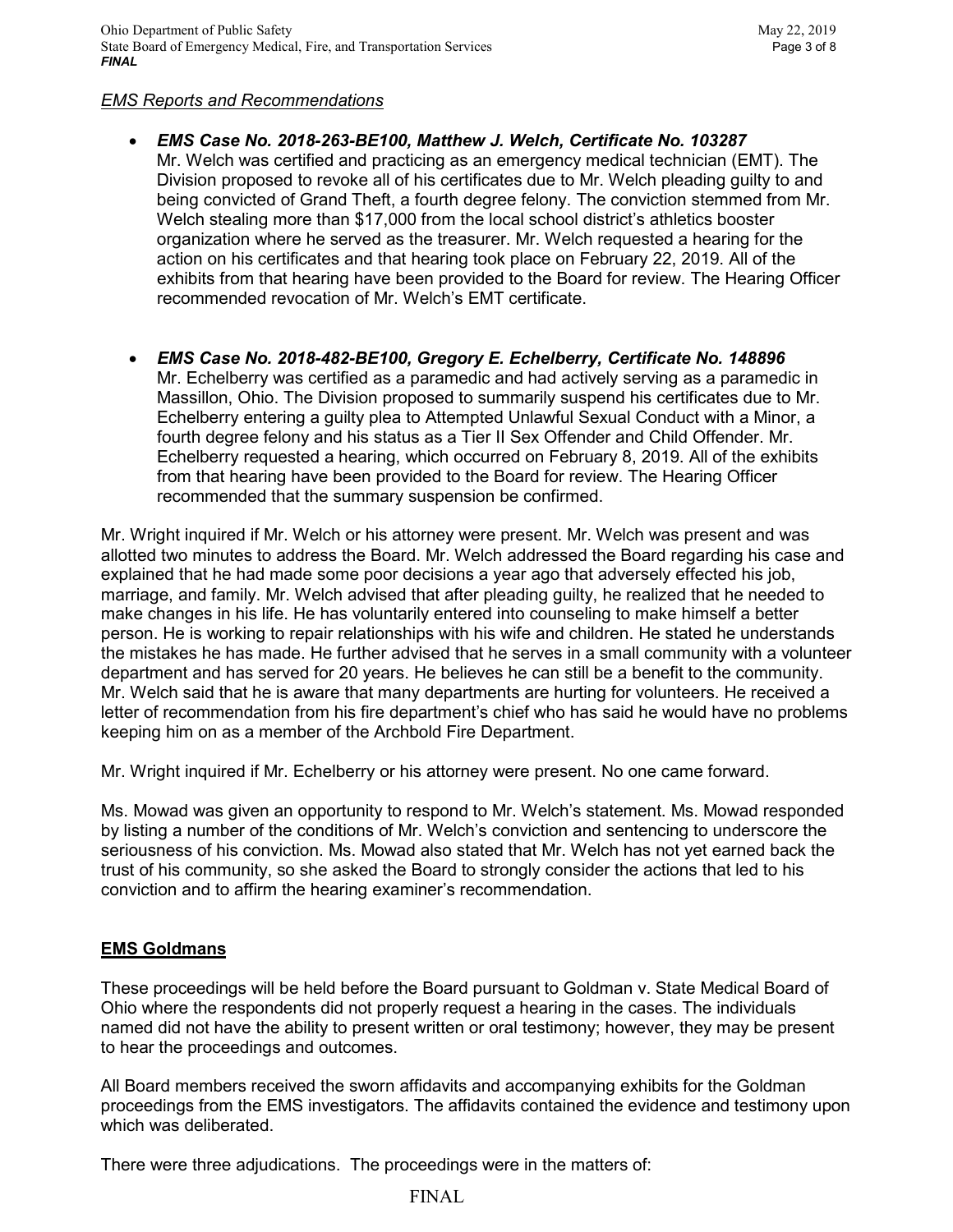- *EMS Case No. 2016-568-E300, Timothy J. Ewing, Certificate No. 103069*
- *EMS Case No. 2016-693-E300, Zane T. Love, Certificate No. 152387*
- *EMS Case No. 2017-396-E100, Timothy P. Ritchey, Certificate No. 69040*

Mr. Wright recognized Assistant Attorney General Lidia Mowad for the purpose of providing brief synopses of the cases and the recommendations for disciplinary action.

## **EMS Goldman Synopses**

• *EMS Case No. 2016-568-E300, Timothy J. Ewing, Certificate No. 103069* Mr. Ewing is a certified emergency medical technician. Mr. Ewing submitted an EMT certification renewal application attesting to the fact that he had completed all continuing education (CE) requirements. Upon an audit of that application, it was determined that Mr. Ewing had not completed any CE hours. On June 20, 2018, Mr. Ewing entered into a consent agreement with the Board. As a condition of the consent agreement, Mr. Ewing agreed to pay a \$250.00 fine within 90 days of the agreement and show proof of the completion of 40 hours of CE within 120 days of the effective date. The Division repeatedly tried to contact Mr. Ewing which ultimately resulted in an email from Mr. Ewing stating he could not pay the fine and was working on his CE credits. The Division granted an extension but still received no payment or proof of CE. Further attempts were made to resolve the matter but the Division received no additional responses from Mr. Ewing. On January 15, 2019, the Division issued a Notice of Opportunity for Hearing to Mr. Ewing for failure to comply with the consent agreement (certified received January 22, 2019). Mr. Ewing did not request a hearing. Because of the foregoing, the Division recommends revocation.

• *EMS Case No. 2016-693-E300, Zane T. Love, Certificate No. 152387*

Mr. Love is a certified emergency medical technician (EMT). On October 19, 2016, Mr. Love submitted an EMT certification renewal application attesting to the fact that he had completed all education requirements for renewal. The Division received a complaint that Mr. Love had not completed any continuing education (CE). Investigative Services requested proof of Mr. Love's CE. This request was made via certified mail which was returned unclaimed. Investigative Services attempted to contact Mr. Love on numerous occasions but received no response. On January 15, 2019, the Board issued a Notice of Opportunity for Hearing for failure to completely and accurately document CE hours and failure to complete CE hours. Mr. Love did not request a hearing. Because of the foregoing, the Division recommends revocation.

• *EMS Case No. 2017-396-E100, Timothy P. Ritchey, Certificate No. 69040* Mr. Ritchey was previously certified as an advanced emergency medical technician (AEMT) expiring on October 2, 2011. Mr. Ritchey submitted a reinstatement application for an EMT certification on July 20, 2017. Mr. Ritchey reported a 2010 misdemeanor conviction for Domestic Violence upon reinstatement. Investigative Services opened an investigation and found numerous other convictions, including a March 2011 conviction in Perrysburg Municipal Court for Domestic Violence, a first degree misdemeanor, a violation of ORC 2919.25(A); two September 2011 convictions in Perrysburg Municipal Court for Violation of Temporary Protection Order, both first degree misdemeanors, violations of ORC 2919.27(A)(1); a January 2011 conviction in Bowling Green Municipal Court for Falsification, a first degree misdemeanor, a violation of ORC 2921.13(A)(1). Upon reinstatement, Mr. Ritchey initially disclosed no convictions but subsequently submitted a declaration of criminal history for the 2010 Domestic Violence conviction. On November 22, 2017, a Notice of Opportunity for Hearing was sent to Mr. Ritchey for failure to disclose on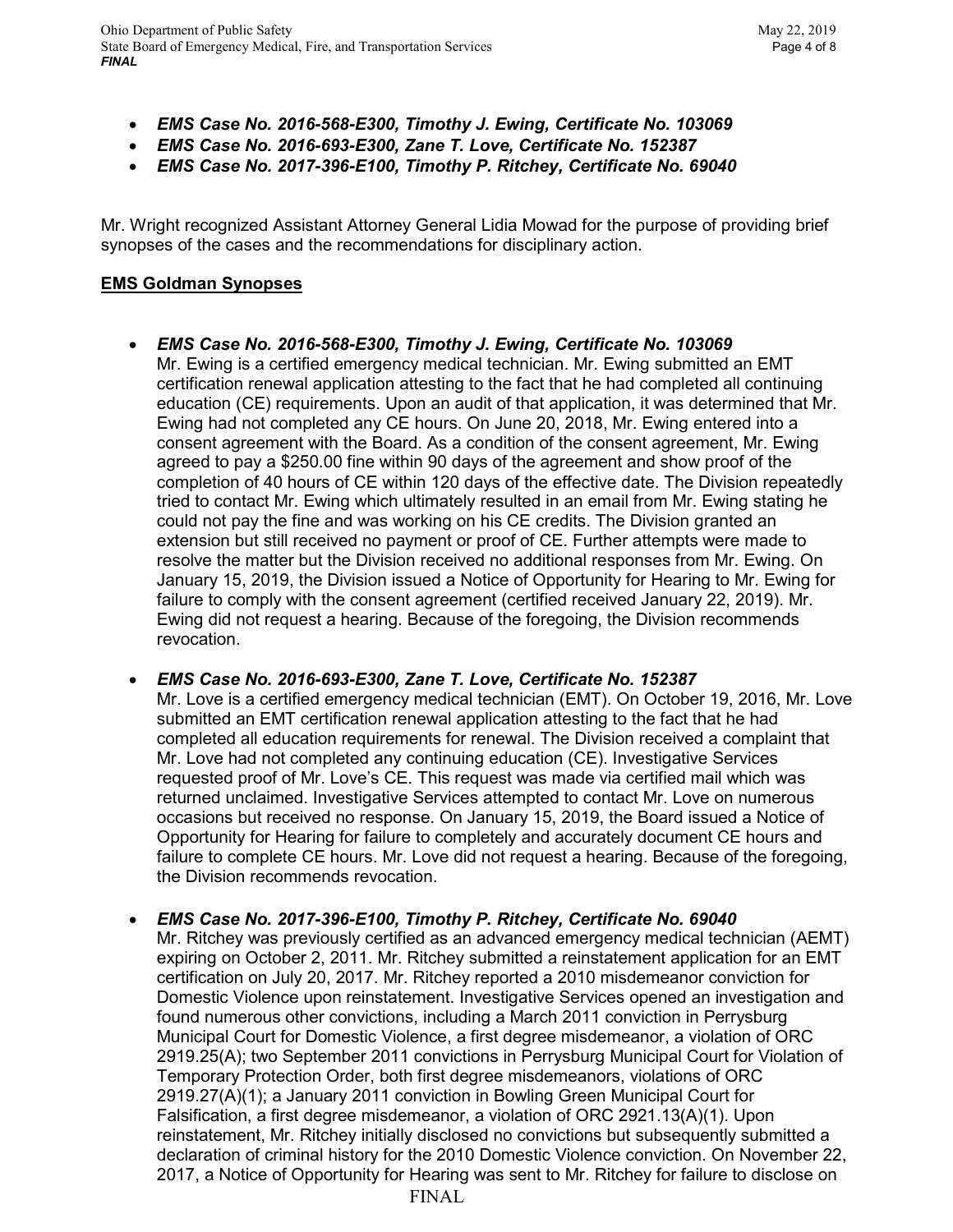reinstatement, failure to previously disclose while certified, and convictions involving moral turpitude (certified received December 1, 2017). Mr. Ritchey did not request a hearing. Because of the foregoing, the Division recommends that the Board deny reinstatement.

Having heard AAG Mowad's synopses and recommended disciplinary actions for these cases, Mr. Wright requested a motion to admit the sworn affidavits and the accompanying exhibits in the aforementioned cases into evidence.

*ACTION: Motion to admit the sworn affidavits and accompanying exhibits in the aforementioned cases into evidence.* Mr. Uhl – First. Dr. Schwartz – Second. None opposed. None abstained. Motion approved.

There being no further evidence to come before the Board, the proceedings closed at 10:23 a.m.

Mr. Wright requested a motion to recess the meeting for the purpose of entering into quasi-judicial deliberations on the following matters pursuant to Ohio Revised Code Chapter 119 and that are required to be kept confidential under R.C. 4765.102(B). The Board will reconvene following deliberations.

*ACTION: Motion to adjourn and go into private session for the purpose of quasi-judicial deliberation on these matters pursuant to ORC Chapter 119 and that are required to be kept confidential under R.C. 4765.102(B).* Dr. Schwartz– First. Ms. Beavers – Second. None abstained. None opposed. Motion approved.

The meeting resumed at 10:51 a.m.

#### *EMS Reports and Recommendations Motions*

*ACTION: In the matter of EMS Case Number 2018-263-BE100, Matthew J. Welch, Certificate Number 103287, I move that the Board issue an adjudication order approving the findings of fact, conclusions of law, and the recommendation of the hearing examiner to revoke Mr. Welch's certification.* Ms. Harris – First. Ms. Beavers – Second. There was no discussion. Mr. Wright asked for a show of hands for this vote, with 11 in the affirmative needed to pass. There were 10 votes for, 4 votes against, and Mr. Allenstein abstained. The motion failed.

An alternate motion was made.

*ACTION: In the matter of EMS Case Number 2018-263-BE100, Matthew J. Welch, Certificate Number 103287, I move that the Board issue an adjudication order approving the findings of fact, conclusions of law, and modify the recommendation of the hearing examiner to suspend Mr. Welch's certification for 360 days. Payment of the court-ordered restitution within the 360 days will result in lifting that suspension once proper documentation is presented to the Board. Mr. Welch will also need to have a BCI background check once payment has been made for the courtordered restitution and he will be placed on probation for three (3) years. The reason for this modification is that there were no previous convictions for Mr. Welch, the letter of support from his fire chief, that he has established gainful employment, and that he is in compliance with the court order.* Mr. Resanovich – First. Mr. Ferguson – Second. There was some discussion regarding what happens to Mr. Welch's certification if the period of suspension passes and Mr. Welch has failed to pay the court-ordered restitution. It was advised that his certificate would be revoked at that time. Dr. Schwartz commented that part of the reason for having the restitution specification was so Mr. Welch can regain the public's trust and demonstrate that to the Board. Mr. Wise inquired if the suspension was an indefinite suspension of at least 360 days, and then the suspension would be lifted after 360 days if he pays back all of the court-ordered restitution. Mr. Resanovich clarified by saying that the suspension is lifted after Mr. Welch complies with the court order. There was some additional discussion regarding the terms. Mr. Resanovich made a friendly amendment to the previous motion to change the suspension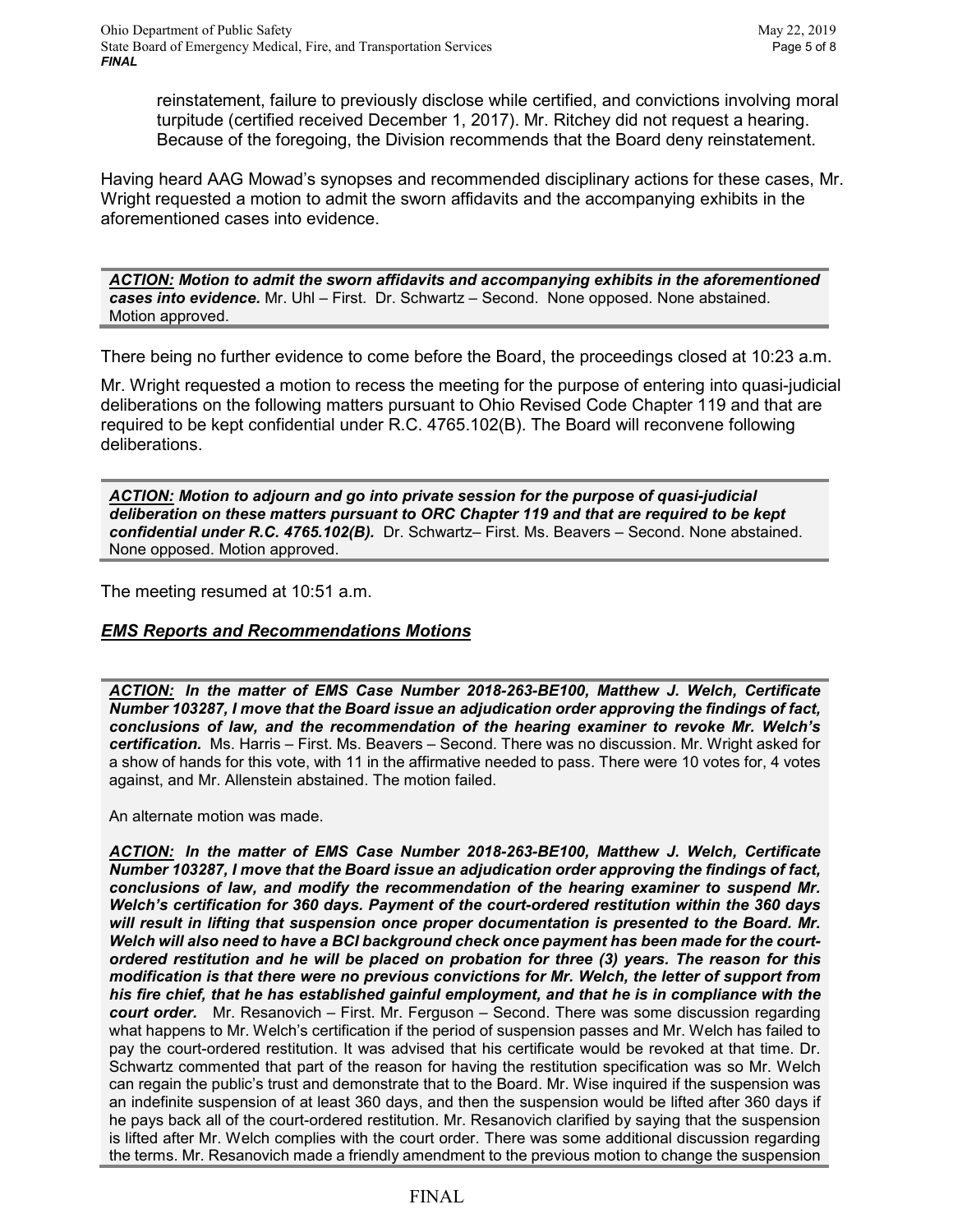from 360 days to **"an indefinite suspension that can be lifted upon payment of the court-ordered restitution, but the suspension will continue until he reapplies to the Board."** Mr. Ferguson okayed the change. Mr. Wright asked for a show of hands for this vote as well, with 11 in the affirmative needed to pass. There were 11 votes for, 3 votes against, and Mr. Allenstein – abstained. Motion approved.

*ACTION: In the matter of EMS Case Number 2018-482-BE100, Gregory E. Echelberry, Certificate Number 148896, I move that the Board issue an adjudication order approving the findings of fact, conclusions of law, and the recommendation of the hearing examiner to uphold the summary suspension of Mr. Echelberry's certification; and modify the recommendation to include permanent revocation. The reason for the modification is that Mr. Echelberry is a registered sex offender who was convicted of attempted unlawful sexual conduct with a minor, making his criminal history incompatible with the provision of EMS care.* Ms. Harris – First. Mr. Uhl – Second. There was no discussion. Mr. Wright asked for a show of hands for this vote, with 11 in the affirmative needed to pass. There were 14 votes for, 0 votes against, and Mr. Allenstein – abstained. Motion approved.

## **EMS Goldman Motions**

*ACTION*: *In the matter of EMS Case Number 2016-568-E300, Timothy J. Ewing, Certificate Number 103069, I move that the Board issue an adjudication order finding that Mr. Ewing failed to comply with the terms of a consent agreement as indicated in the Notice of Opportunity for Hearing and that Mr. Ewing's certification be revoked.* Ms. Harris – First. Dr. Schwartz – Second. None opposed. Mr. Allenstein – abstained. Motion approved.

*ACTION*: *In the matter of EMS Case Number 2016-693-E300, Zane T. Love, Certificate Number 152387, I move that the Board issue an adjudication order finding that Mr. Love failed to comply with continuing education requirements as indicated in the Notice of Opportunity for Hearing and that Mr. Love's certification be revoked.* Ms. Harris – First. Ms. Beavers – Second. None opposed. Mr. Allenstein – abstained. Motion approved.

*ACTION*: *In the matter of EMS Case Number 2017-396-E100, Timothy P. Ritchey, Certificate Number 69040, I move that the Board issue an adjudication order finding that Mr. Ritchey has been convicted of Domestic Violence and two instances of Violation of a Temporary Protection Order and that Mr. Ritchey's application for reinstatement be denied.* Ms. Harris – First. Ms. Jenkins – Second. None opposed. Mr. Allenstein – abstained. Motion approved.

## **EMS Investigations**

Mr. Wright requested a motion to adjourn and enter into executive session for the purpose of discussing proposed disciplinary action against certificate holders pursuant to Ohio Revised Code Section 121.22(G)(1) or pursuant to 121.22(G)(5) that involve matters required to be kept confidential under Ohio Revised Code Section 149.43(A)(2) or 4765.102(B). The Board will reconvene following this session.

*ACTION: Motion to adjourn and enter executive session for the purpose of discussing proposed disciplinary action against certificate holders pursuant to O.R.C. Section 121.22(G)(1) or pursuant to 121.22(G)(5) that involve matters required to be kept confidential under O.R.C. Sections 149.43(A)(2) or 4765.102(B).* Mr. Uhl – First. Mr. Ferguson – Second. Roll Call. Motion approved.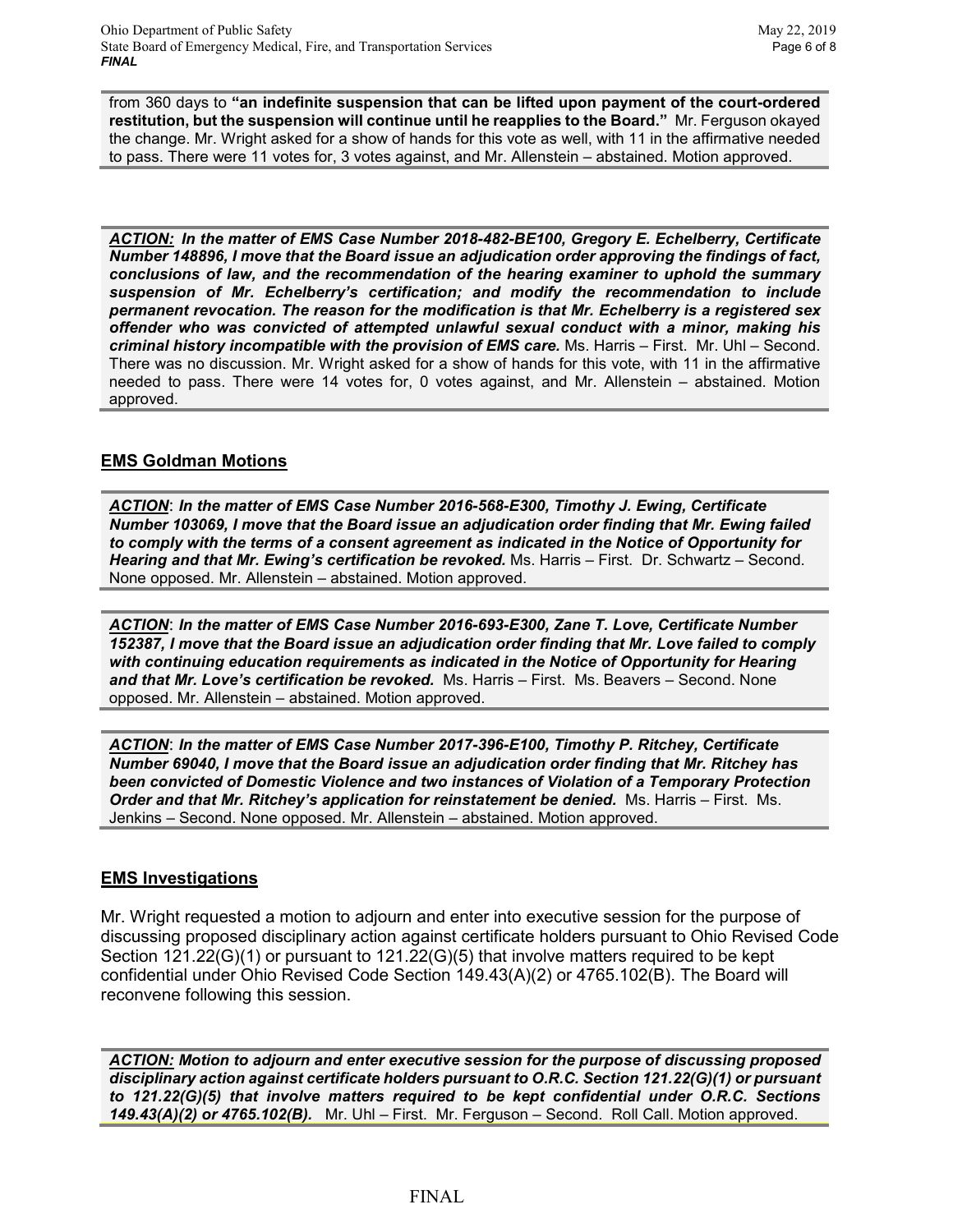# **Roll Call**

| Mr. Thomas Allenstein        | Present | Ms. Susan Kearns             | Absent  |
|------------------------------|---------|------------------------------|---------|
| Mr. Kent Appelhans (V.Chair) | Present | Mr. Mark Resanovich          | Present |
| Ms. Karen Beavers            | Present | Ms. Julie Rose               | Present |
| Mr. Herb de la Porte         | Absent  | Dr. Hamilton Schwartz        | Present |
| Mr. David DeVore             | Present | Mr. George B. Snyder         | Absent  |
| Mr. Geoff Dutton             | Present | Dr. Thomas Tallman           | Present |
| Mr. Patrick Ferguson         | Present | Dr. Glen Tinkoff             | Absent  |
| Dr. Richard George           | Present | Mr. Kevin Uhl                | Present |
| Ms. Deanna Harris            | Present | Mr. Jason Walsh              | Present |
| Ms. Ruda Jenkins             | Present | Mr. Dudley Wright II (Chair) | Present |
| Mr. Aaron Jennings           | Absent  |                              |         |

The meeting resumed at 11:09 a.m.

| ACTION: Motion to Accept the Consent Agreement for the following case:                           |  |  |  |  |  |
|--------------------------------------------------------------------------------------------------|--|--|--|--|--|
| Ms. Harris – First. Mr. Uhl – Second. Mr. Allenstein – Abstained. None opposed. Motion approved. |  |  |  |  |  |
| 2018-499-BE100                                                                                   |  |  |  |  |  |

## **Reports**

## **EMFTS Board Chair's Report, Dudley Wright II**

Mr. Wright wanted to remind the group about the Star of Life Awards ceremony on today's date at the Ohio Department of Transportation auditorium next door. Mr. Wright wished to thank those involved in the planning and execution of the event.

Mr. Wright inquired as to whether any members present at today's meeting are not able to make it to the June Board meeting due to conflicts. There were only two (2) members who indicated they would not be able to attend.

## **State EMS Medical Director Report, Dr. Cunningham**

Dr. Carol Cunningham addressed the Board and stated that at the last meeting, the Board approved the addition of Dr. Matthew Roehrs to the Regional Physician Advisory Board (RPAB) in Region 1. Dr. Roehrs fits the criteria to represent Region 1 or 2 and he has requested to be changed to Region 2. Dr. Cunningham requested a motion to facilitate this change.

*ACTION: Motion to approve moving Dr. Matthew Roehrs from Region 1 to Region 2 on the Regional Physicians Advisory Board (RPAB).* Dr. George – First. Dr. Schwartz – Second. None opposed. None abstained. Motion approved.

# **Assistant Attorney General, Lidia Mowad**

Ms. Mowad advised that there is still no news from Adams County regarding Mr. Hackworth's appeal. Everything has been filed and she is awaiting a court decision. She also advised that she has just filed a motion to dismiss in the James Coyle case because the petitioner did not follow appellate procedures. She is also awaiting a court decision regarding that motion.